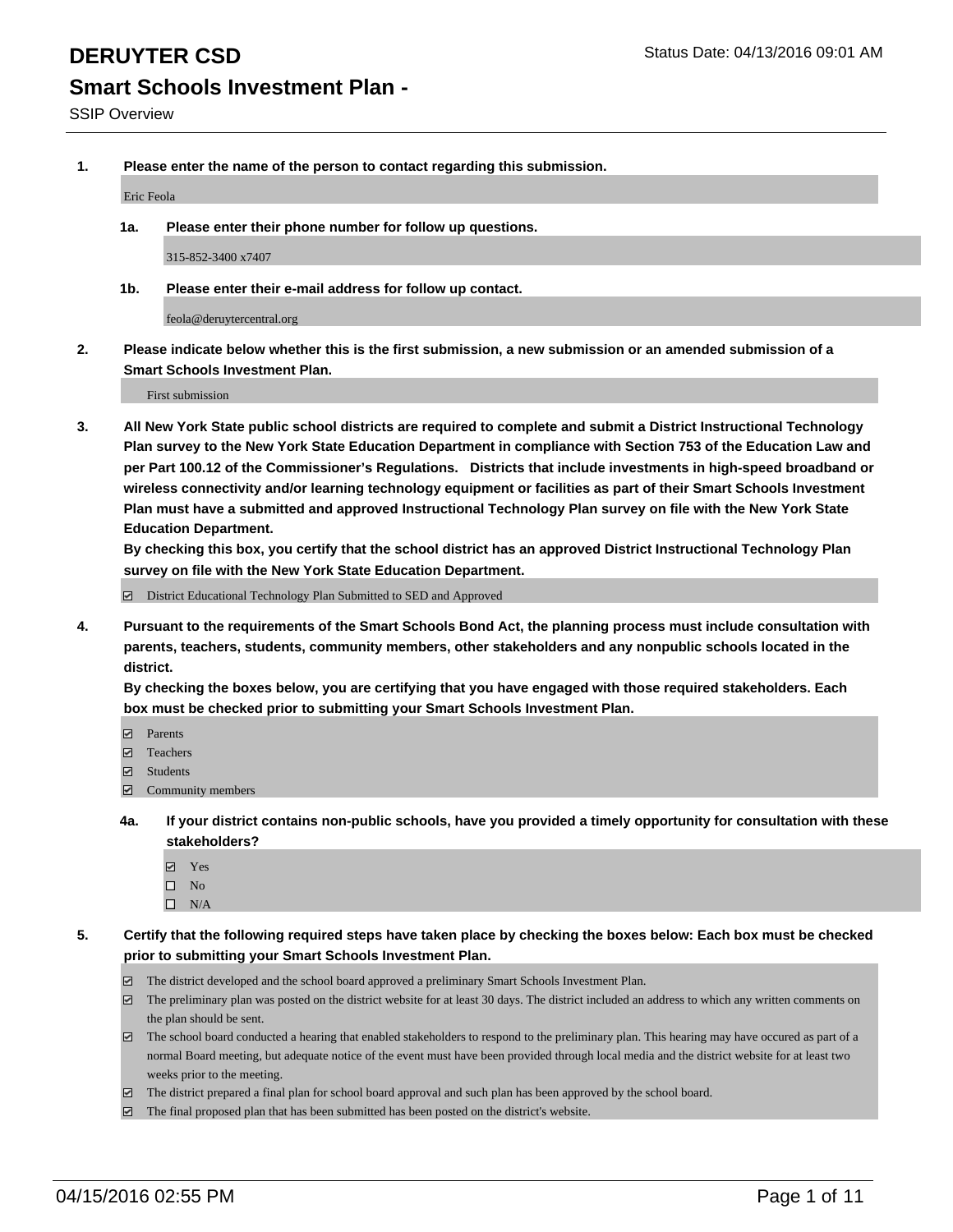SSIP Overview

**5a. Please upload the proposed Smart Schools Investment Plan (SSIP) that was posted on the district's website. Note that this should be different than your recently submitted Educational Technology Survey. The Final SSIP, as approved by the School Board, should also be posted on the website and remain there during the course of the projects contained therein.**

SSIPoverview.pdf

**6. Please enter an estimate of the total number of students and staff that will benefit from this Smart Schools Investment Plan based on the cumulative projects submitted to date.**

550

**7. An LEA/School District may partner with one or more other LEA/School Districts to form a consortium to pool Smart Schools Bond Act funds for a project that meets all other Smart School Bond Act requirements. Each school district participating in the consortium will need to file an approved Smart Schools Investment Plan for the project and submit a signed Memorandum of Understanding that sets forth the details of the consortium including the roles of each respective district.**

 $\Box$  The district plans to participate in a consortium to partner with other school district(s) to implement a Smart Schools project.

**8. Please enter the name and 6-digit SED Code for each LEA/School District participating in the Consortium.**

| <b>Partner LEA/District</b> | ISED BEDS Code |
|-----------------------------|----------------|
| (No Response)               | (No Response)  |

**9. Please upload a signed Memorandum of Understanding with all of the participating Consortium partners.**

(No Response)

**10. Your district's Smart Schools Bond Act Allocation is:**

\$539,745

**11. Enter the budget sub-allocations by category that you are submitting for approval at this time. If you are not budgeting SSBA funds for a category, please enter 0 (zero.) If the value entered is \$0, you will not be required to complete that survey question.**

|                                       | Sub-<br>Allocations |
|---------------------------------------|---------------------|
| School Connectivity                   | 0                   |
| Connectivity Projects for Communities | 0                   |
| <b>Classroom Technology</b>           | 0                   |
| Pre-Kindergarten Classrooms           |                     |
| Replace Transportable Classrooms      | $\Omega$            |
| High-Tech Security Features           | 56,230              |
| Totals:                               | 56,230.00           |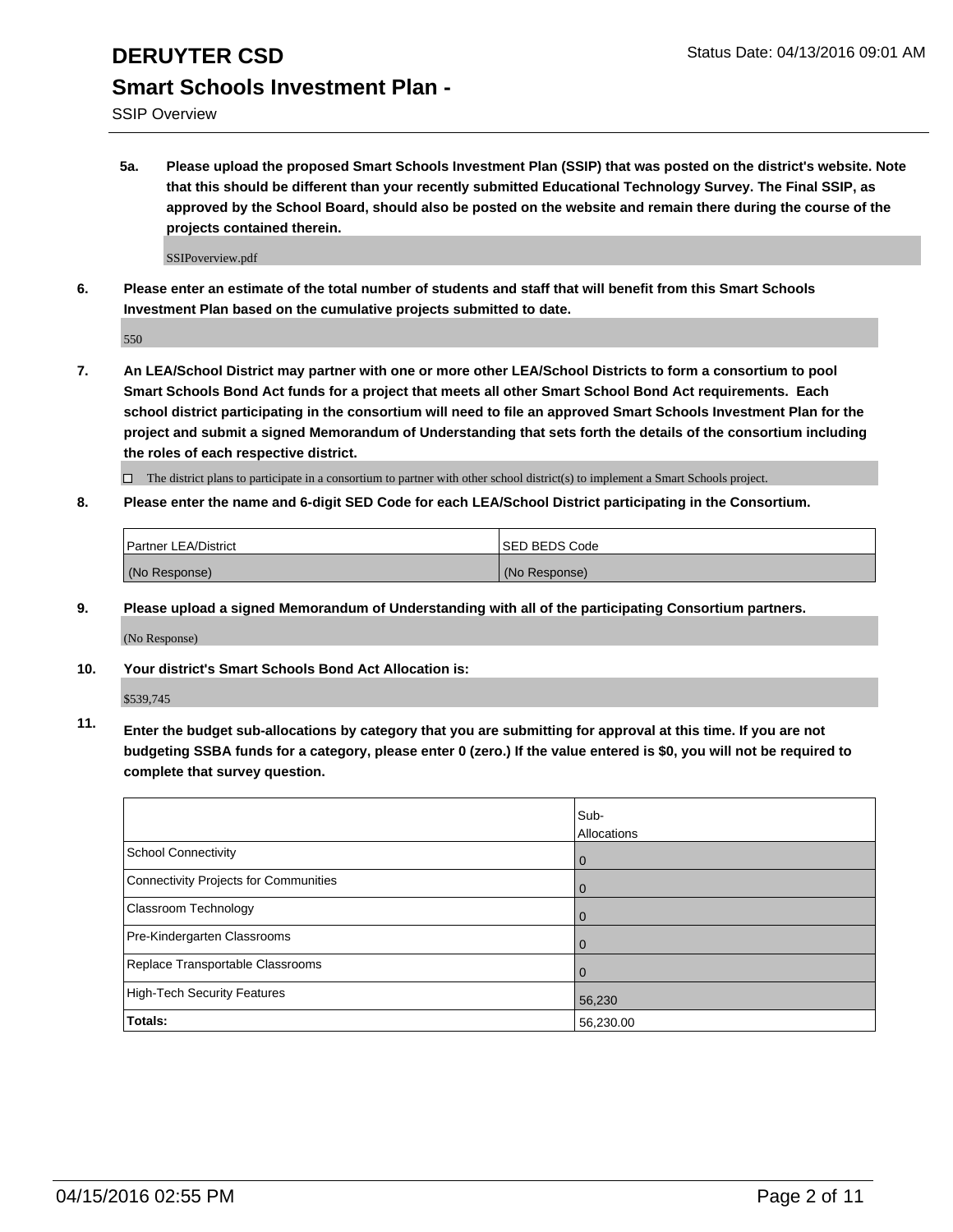School Connectivity

- **1. In order for students and faculty to receive the maximum benefit from the technology made available under the Smart Schools Bond Act, their school buildings must possess sufficient connectivity infrastructure to ensure that devices can be used during the school day. Smart Schools Investment Plans must demonstrate that:**
	- **sufficient infrastructure that meets the Federal Communications Commission's 100 Mbps per 1,000 students standard currently exists in the buildings where new devices will be deployed, or**
	- **is a planned use of a portion of Smart Schools Bond Act funds, or**
	- **is under development through another funding source.**

**Smart Schools Bond Act funds used for technology infrastructure or classroom technology investments must increase the number of school buildings that meet or exceed the minimum speed standard of 100 Mbps per 1,000 students and staff within 12 months. This standard may be met on either a contracted 24/7 firm service or a "burstable" capability. If the standard is met under the burstable criteria, it must be:**

**1. Specifically codified in a service contract with a provider, and**

**2. Guaranteed to be available to all students and devices as needed, particularly during periods of high demand, such as computer-based testing (CBT) periods.**

**Please describe how your district already meets or is planning to meet this standard within 12 months of plan submission.**

(No Response)

- **1a. If a district believes that it will be impossible to meet this standard within 12 months, it may apply for a waiver of this requirement, as described on the Smart Schools website. The waiver must be filed and approved by SED prior to submitting this survey.**
	- □ By checking this box, you are certifying that the school district has an approved waiver of this requirement on file with the New York State Education Department.
- **2. Connectivity Speed Calculator (Required)**

|                         | Number of<br>Students | Multiply by<br>100 Kbps | Divide by 1000<br>to Convert to<br>Required<br>Speed in Mb | <b>Current Speed</b><br>in Mb | Expected<br>Speed to be<br> Attained Within   Required<br>12 Months | <b>Expected Date</b><br>When<br>Speed<br>Will be<br>Met |
|-------------------------|-----------------------|-------------------------|------------------------------------------------------------|-------------------------------|---------------------------------------------------------------------|---------------------------------------------------------|
| <b>Calculated Speed</b> | (No                   | (No Response)           | (No                                                        | (No                           | (No                                                                 | (No                                                     |
|                         | Response)             |                         | Response)                                                  | Response)                     | Response)                                                           | Response)                                               |

**3. Briefly describe how you intend to use Smart Schools Bond Act funds for high-speed broadband and/or wireless connectivity projects in school buildings.**

(No Response)

**4. Briefly describe the linkage between the district's District Instructional Technology Plan and the proposed projects. (There should be a link between your response to this question and your response to Question 1 in Part E. Curriculum and Instruction "What are the district's plans to use digital connectivity and technology to improve teaching and learning?)**

(No Response)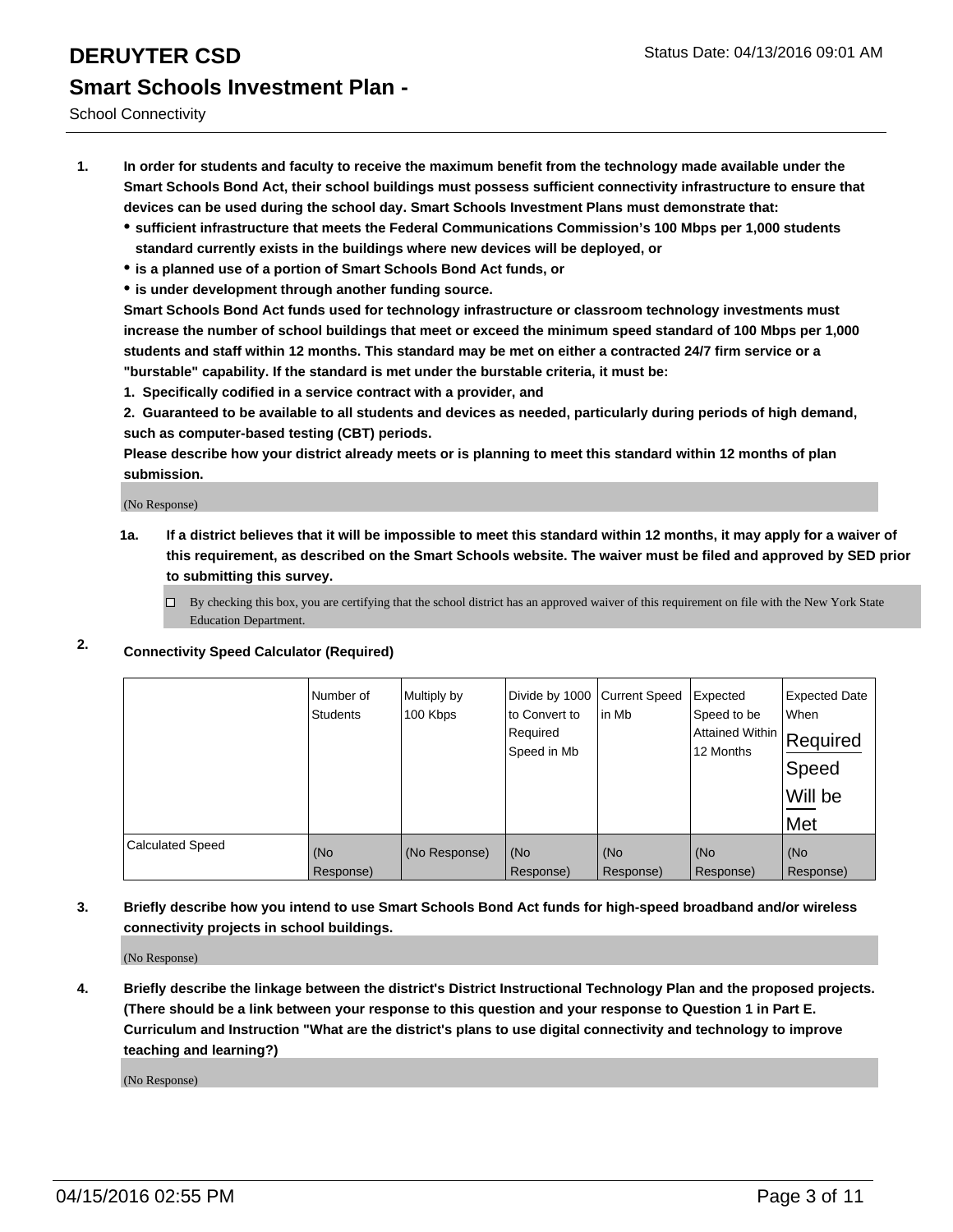School Connectivity

**5. If the district wishes to have students and staff access the Internet from wireless devices within the school building, or in close proximity to it, it must first ensure that it has a robust Wi-Fi network in place that has sufficient bandwidth to meet user demand.**

**Please describe how you have quantified this demand and how you plan to meet this demand.**

(No Response)

**6. As indicated on Page 5 of the guidance, the Office of Facilities Planning will have to conduct a preliminary review of all capital projects, including connectivity projects.**

| <b>Project Number</b> |  |
|-----------------------|--|
| (No Response)         |  |

**7. Certain high-tech security and connectivity infrastructure projects may be eligible for an expedited review process as determined by the Office of Facilities Planning.**

**Was your project deemed eligible for streamlined review?**

(No Response)

**8. Include the name and license number of the architect or engineer of record.**

| Name          | License Number |
|---------------|----------------|
| (No Response) | (No Response)  |

**9. If you are submitting an allocation for School Connectivity complete this table. Note that the calculated Total at the bottom of the table must equal the Total allocation for this category that you entered in the SSIP Overview overall budget.** 

|                                            | Sub-          |
|--------------------------------------------|---------------|
|                                            | Allocation    |
| Network/Access Costs                       | (No Response) |
| <b>Outside Plant Costs</b>                 | (No Response) |
| School Internal Connections and Components | (No Response) |
| <b>Professional Services</b>               | (No Response) |
| Testing                                    | (No Response) |
| <b>Other Upfront Costs</b>                 | (No Response) |
| <b>Other Costs</b>                         | (No Response) |
| Totals:                                    |               |

| Select the allowable expenditure | Item to be purchased | Quantity      | Cost per Item | <b>Total Cost</b> |
|----------------------------------|----------------------|---------------|---------------|-------------------|
| type.                            |                      |               |               |                   |
| Repeat to add another item under |                      |               |               |                   |
| each type.                       |                      |               |               |                   |
| (No Response)                    | (No Response)        | (No Response) | (No Response) | (No Response)     |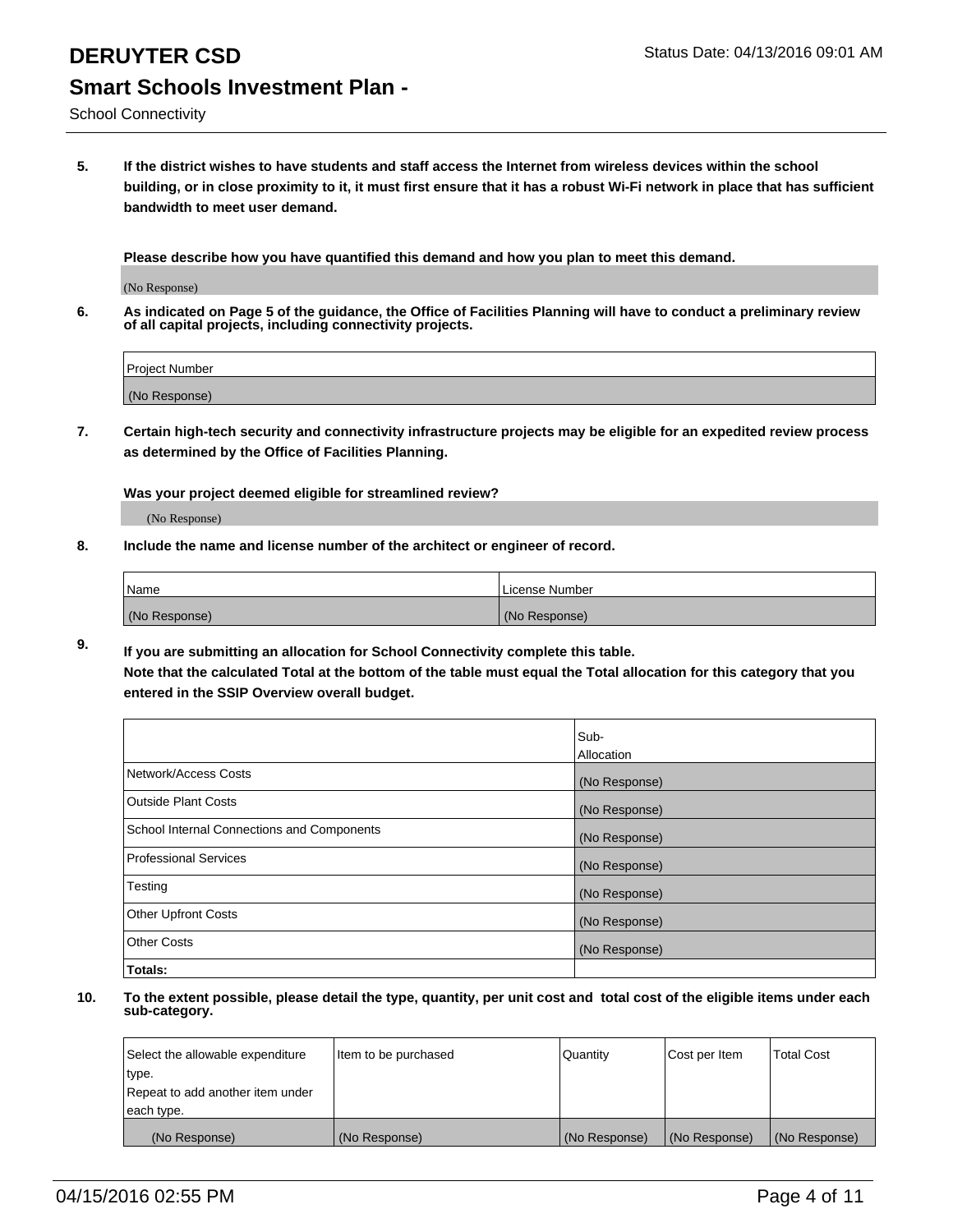Community Connectivity (Broadband and Wireless)

**1. Briefly describe how you intend to use Smart Schools Bond Act funds for high-speed broadband and/or wireless connectivity projects in the community.**

(No Response)

**2. Please describe how the proposed project(s) will promote student achievement and increase student and/or staff access to the Internet in a manner that enhances student learning and/or instruction outside of the school day and/or school building.**

(No Response)

**3. Community connectivity projects must comply with all the necessary local building codes and regulations (building and related permits are not required prior to plan submission).**

 $\Box$  I certify that we will comply with all the necessary local building codes and regulations.

**4. Please describe the physical location of the proposed investment.**

(No Response)

**5. Please provide the initial list of partners participating in the Community Connectivity Broadband Project, along with their Federal Tax Identification (Employer Identification) number.**

| <b>Project Partners</b> | <b>IFederal ID#</b> |
|-------------------------|---------------------|
| (No Response)           | (No Response)       |

**6. If you are submitting an allocation for Community Connectivity, complete this table.**

**Note that the calculated Total at the bottom of the table must equal the Total allocation for this category that you entered in the SSIP Overview overall budget.**

|                                    | Sub-Allocation |
|------------------------------------|----------------|
| Network/Access Costs               | (No Response)  |
| Outside Plant Costs                | (No Response)  |
| <b>Tower Costs</b>                 | (No Response)  |
| <b>Customer Premises Equipment</b> | (No Response)  |
| Professional Services              | (No Response)  |
| Testing                            | (No Response)  |
| <b>Other Upfront Costs</b>         | (No Response)  |
| Other Costs                        | (No Response)  |
| Totals:                            |                |

| Select the allowable expenditure | litem to be purchased | Quantity      | Cost per Item | <b>Total Cost</b> |
|----------------------------------|-----------------------|---------------|---------------|-------------------|
| type.                            |                       |               |               |                   |
| Repeat to add another item under |                       |               |               |                   |
| each type.                       |                       |               |               |                   |
| (No Response)                    | (No Response)         | (No Response) | (No Response) | (No Response)     |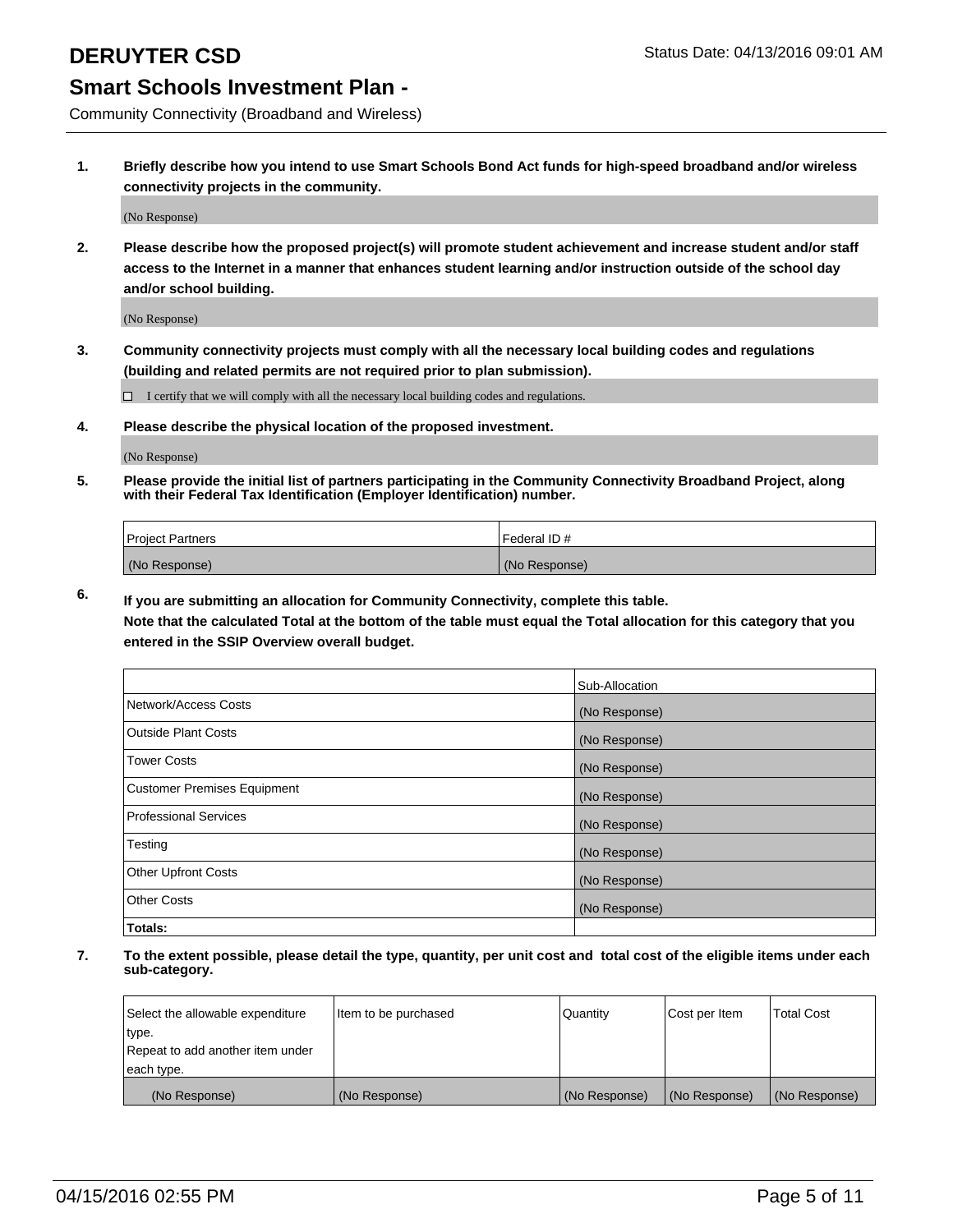#### Classroom Learning Technology

**1. In order for students and faculty to receive the maximum benefit from the technology made available under the Smart Schools Bond Act, their school buildings must possess sufficient connectivity infrastructure to ensure that devices can be used during the school day. Smart Schools Investment Plans must demonstrate that sufficient infrastructure that meets the Federal Communications Commission's 100 Mbps per 1,000 students standard currently exists in the buildings where new devices will be deployed, or is a planned use of a portion of Smart Schools Bond Act funds, or is under development through another funding source.**

**Smart Schools Bond Act funds used for technology infrastructure or classroom technology investments must increase the number of school buildings that meet or exceed the minimum speed standard of 100 Mbps per 1,000 students and staff within 12 months. This standard may be met on either a contracted 24/7 firm service or a "burstable" capability. If the standard is met under the burstable criteria, it must be:**

**1. Specifically codified in a service contract with a provider, and**

**2. Guaranteed to be available to all students and devices as needed, particularly during periods of high demand, such as computer-based testing (CBT) periods.**

**Please describe how your district already meets or is planning to meet this standard within 12 months of plan submission.**

(No Response)

**1a. If a district believes that it will be impossible to meet this standard within 12 months, it may apply for a waiver of this requirement, as described on the Smart Schools website. The waiver must be filed and approved by SED prior to submitting this survey.**

 $\Box$  By checking this box, you are certifying that the school district has an approved waiver of this requirement on file with the New York State Education Department.

### **2. Connectivity Speed Calculator (Required)**

|                         | Number of<br><b>Students</b> | Multiply by<br>100 Kbps | Divide by 1000<br>to Convert to<br>Required<br>Speed in Mb | <b>Current Speed</b><br>lin Mb | Expected<br>Speed to be<br> Attained Within   Required<br>12 Months | <b>Expected Date</b><br>When<br>Speed<br>Will be<br>Met |
|-------------------------|------------------------------|-------------------------|------------------------------------------------------------|--------------------------------|---------------------------------------------------------------------|---------------------------------------------------------|
| <b>Calculated Speed</b> | (No<br>Response)             | (No Response)           | (No<br>Response)                                           | (No<br>Response)               | (No<br>Response)                                                    | (No<br>Response)                                        |
| <b>Totals:</b>          |                              |                         |                                                            |                                |                                                                     |                                                         |

**3. If the district wishes to have students and staff access the Internet from wireless devices within the school building, or in close proximity to it, it must first ensure that it has a robust Wi-Fi network in place that has sufficient bandwidth to meet user demand.**

**Please describe how you have quantified this demand and how you plan to meet this demand.**

(No Response)

**4. All New York State public school districts are required to complete and submit an Instructional Technology Plan survey to the New York State Education Department in compliance with Section 753 of the Education Law and per Part 100.12 of the Commissioner's Regulations.**

**Districts that include educational technology purchases as part of their Smart Schools Investment Plan must have a submitted and approved Instructional Technology Plan survey on file with the New York State Education Department.**

By checking this box, you are certifying that the school district has an approved Instructional Technology Plan survey on file with the New York State Education Department.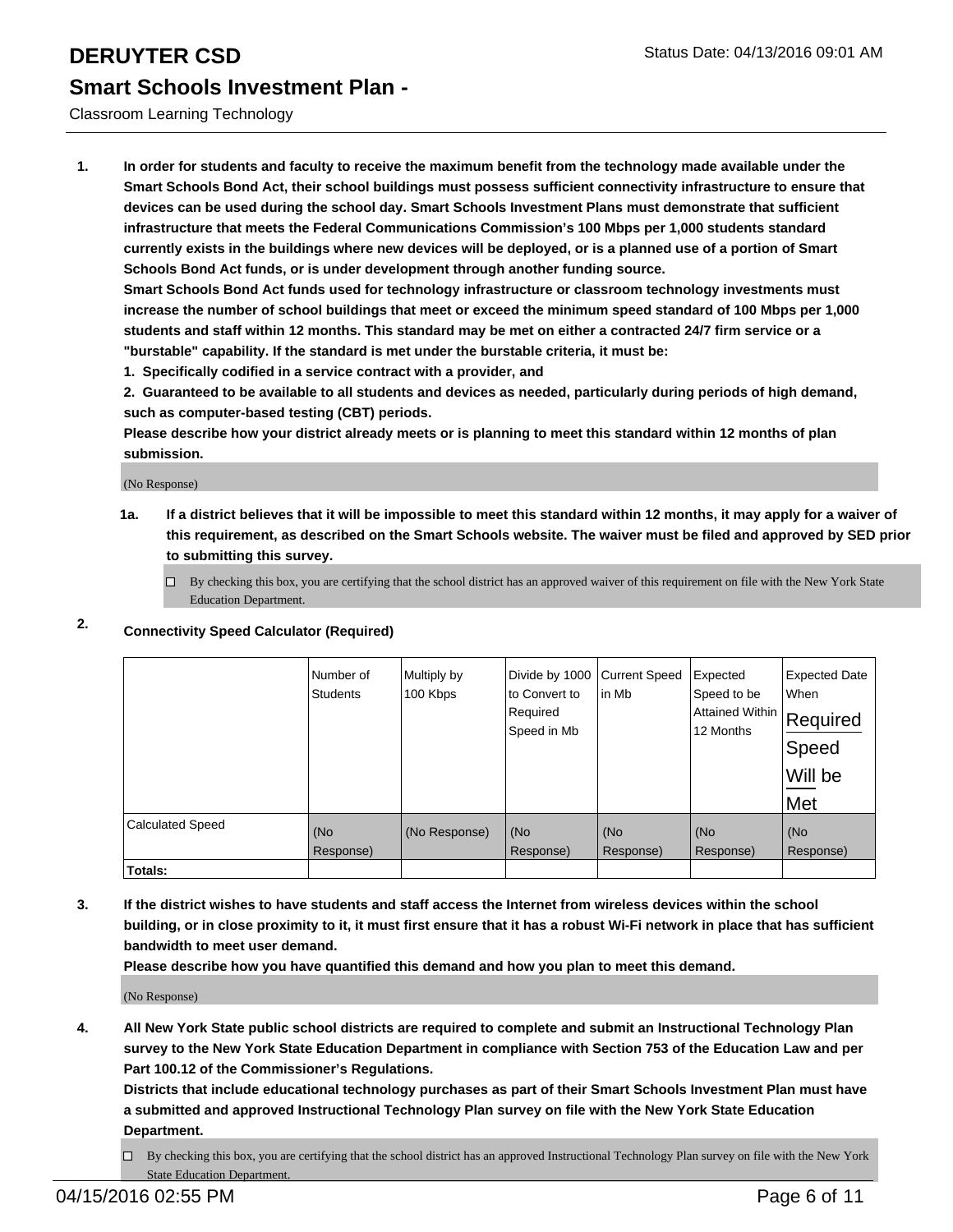Classroom Learning Technology

**5. Describe the devices you intend to purchase and their compatibility with existing or planned platforms or systems. Specifically address the adequacy of each facility's electrical, HVAC and other infrastructure necessary to install and support the operation of the planned technology.**

(No Response)

- **6. Describe how the proposed technology purchases will:**
	- **> enhance differentiated instruction;**
	- **> expand student learning inside and outside the classroom;**
	- **> benefit students with disabilities and English language learners; and**
	- **> contribute to the reduction of other learning gaps that have been identified within the district.**

**The expectation is that districts will place a priority on addressing the needs of students who struggle to succeed in a rigorous curriculum. Responses in this section should specifically address this concern and align with the district's Instructional Technology Plan (in particular Question 2 of E. Curriculum and Instruction: "Does the district's instructional technology plan address the needs of students with disabilities to ensure equitable access to instruction, materials and assessments?" and Question 3 of the same section: "Does the district's instructional technology plan address the provision of assistive technology specifically for students with disabilities to ensure access to and participation in the general curriculum?"**

(No Response)

**7. Where appropriate, briefly describe how the proposed technology purchases will enhance ongoing communication with parents and other stakeholders and help the district facilitate technology-based regional partnerships, including distance learning and other efforts.**

(No Response)

**8. Describe the district's plan to provide professional development to ensure that administrators, teachers and staff can employ the technology purchased to enhance instruction successfully.**

**Note: This response should be aligned and expanded upon in accordance with your district's response to Question 1 of F. Professional Development of your Instructional Technology Plan: "Please provide a summary of professional development offered to teachers and staff, for the time period covered by this plan, to support technology to enhance teaching and learning. Please include topics, audience and method of delivery within your summary."**

(No Response)

- **9. Districts must contact the SUNY/CUNY teacher preparation program that supplies the largest number of the district's new teachers to request advice on innovative uses and best practices at the intersection of pedagogy and educational technology.**
	- $\Box$  By checking this box, you certify that you have contacted the SUNY/CUNY teacher preparation program that supplies the largest number of your new teachers to request advice on these issues.
- **10. A district whose Smart Schools Investment Plan proposes the purchase of technology devices and other hardware must account for nonpublic schools in the district.**

**Are there nonpublic schools within your school district?**

□ Yes  $\square$  No

**11. Nonpublic Classroom Technology Loan Calculator The Smart Schools Bond Act provides that any Classroom Learning Technology purchases made using Smart**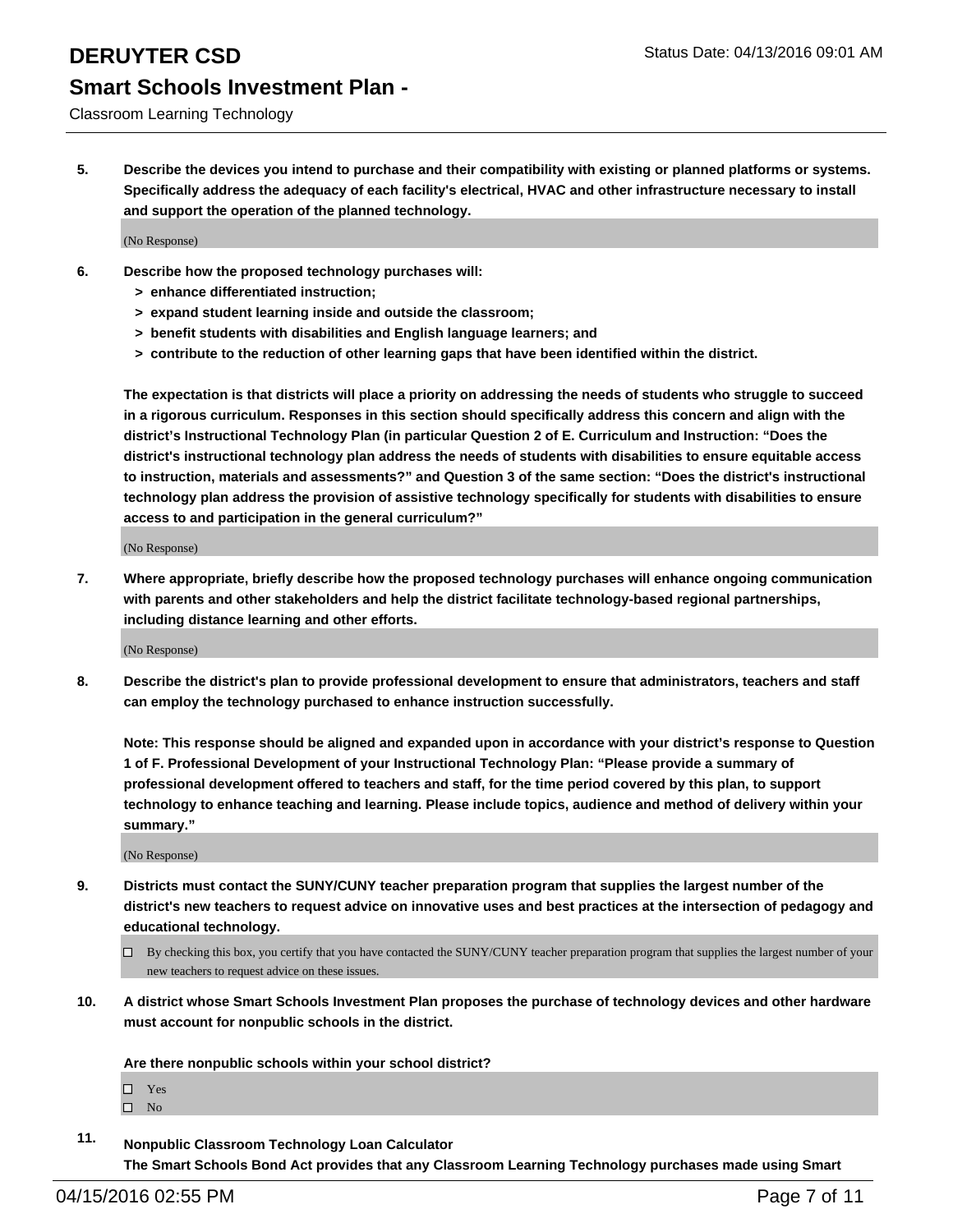Classroom Learning Technology

**Schools funds shall be lent, upon request, to nonpublic schools in the district. However, no school district shall be required to loan technology in amounts greater than the total obtained and spent on technology pursuant to the Smart Schools Bond Act and the value of such loan may not exceed the total of \$250 multiplied by the nonpublic school enrollment in the base year at the time of enactment. See:**

**http://www.p12.nysed.gov/mgtserv/smart\_schools/docs/Smart\_Schools\_Bond\_Act\_Guidance\_04.27.15\_Final.pdf.**

|                                       | 1. Classroom<br>Technology<br>Sub-allocation | 12. Public<br>Enrollment<br>$(2014 - 15)$ | 3. Nonpublic<br><b>Enrollment</b><br>$(2014 - 15)$                                            | 4. Sum of<br>Public and<br>Nonpublic<br>Enrollment | 15. Total Per<br>Pupil Sub-<br>lallocation | 6. Total<br>Nonpublic Loan<br>Amount |
|---------------------------------------|----------------------------------------------|-------------------------------------------|-----------------------------------------------------------------------------------------------|----------------------------------------------------|--------------------------------------------|--------------------------------------|
| Calculated Nonpublic Loan<br>  Amount |                                              |                                           | (No Response)   (No Response)   (No Response)   (No Response)   (No Response)   (No Response) |                                                    |                                            |                                      |

**12. To ensure the sustainability of technology purchases made with Smart Schools funds, districts must demonstrate a long-term plan to maintain and replace technology purchases supported by Smart Schools Bond Act funds. This sustainability plan shall demonstrate a district's capacity to support recurring costs of use that are ineligible for Smart Schools Bond Act funding such as device maintenance, technical support, Internet and wireless fees, maintenance of hotspots, staff professional development, building maintenance and the replacement of incidental items. Further, such a sustainability plan shall include a long-term plan for the replacement of purchased devices and equipment at the end of their useful life with other funding sources.**

 $\Box$  By checking this box, you certify that the district has a sustainability plan as described above.

**13. Districts must ensure that devices purchased with Smart Schools Bond funds will be distributed, prepared for use, maintained and supported appropriately. Districts must maintain detailed device inventories in accordance with generally accepted accounting principles.**

 $\Box$  By checking this box, you certify that the district has a distribution and inventory management plan and system in place.

**14. If you are submitting an allocation for Classroom Learning Technology complete this table. Note that the calculated Total at the bottom of the table must equal the Total allocation for this category that you entered in the SSIP Overview overall budget.**

|                          | Sub-Allocation |
|--------------------------|----------------|
| Interactive Whiteboards  | (No Response)  |
| <b>Computer Servers</b>  | (No Response)  |
| <b>Desktop Computers</b> | (No Response)  |
| Laptop Computers         | (No Response)  |
| <b>Tablet Computers</b>  | (No Response)  |
| Other Costs              | (No Response)  |
| Totals:                  |                |

| Select the allowable expenditure | Item to be purchased | Quantity      | Cost per Item | <b>Total Cost</b> |
|----------------------------------|----------------------|---------------|---------------|-------------------|
| type.                            |                      |               |               |                   |
| Repeat to add another item under |                      |               |               |                   |
| each type.                       |                      |               |               |                   |
| (No Response)                    | (No Response)        | (No Response) | (No Response) | (No Response)     |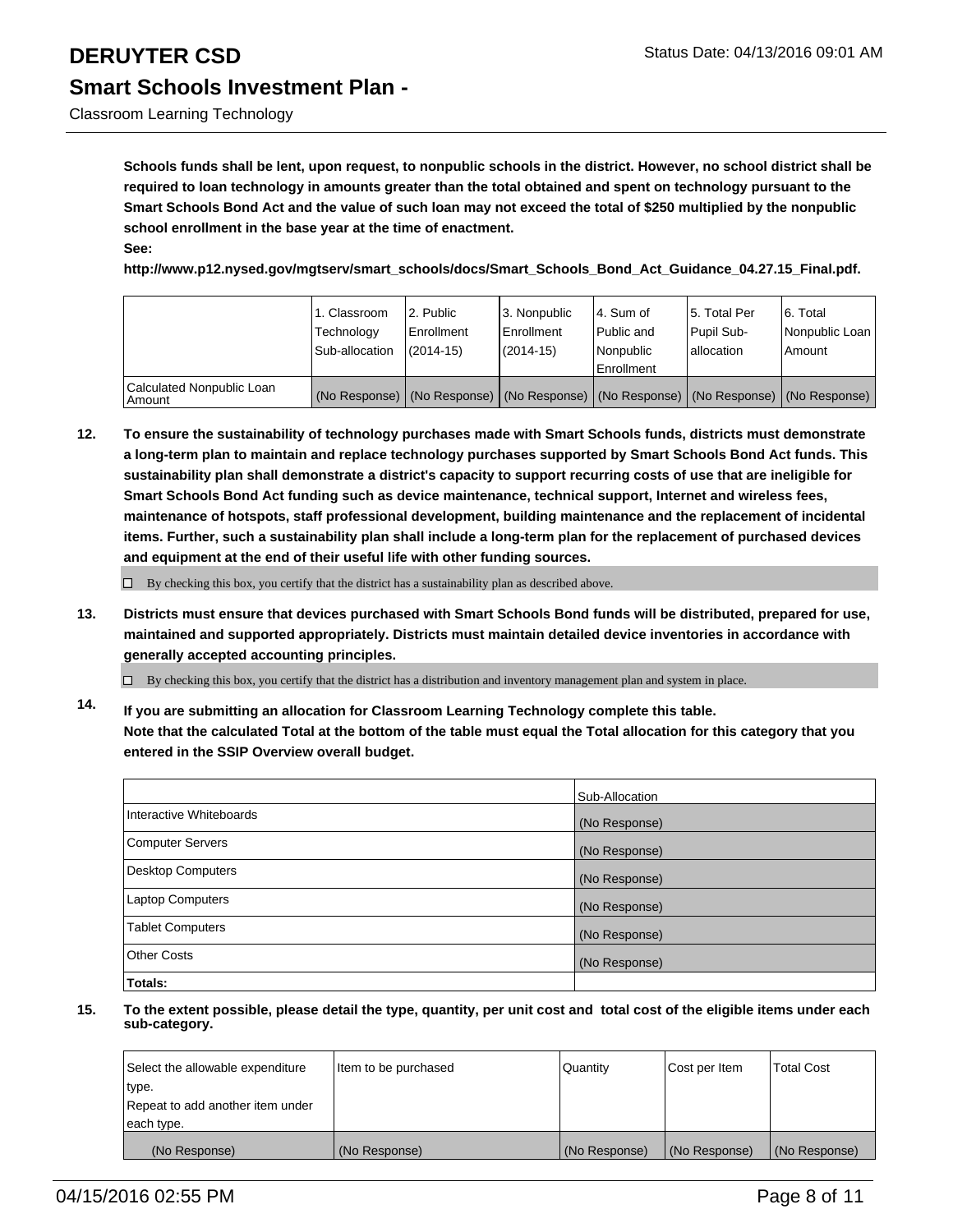Pre-Kindergarten Classrooms

**1. Provide information regarding how and where the district is currently serving pre-kindergarten students and justify the need for additional space with enrollment projections over 3 years.**

(No Response)

- **2. Describe the district's plan to construct, enhance or modernize education facilities to accommodate prekindergarten programs. Such plans must include:**
	- **Specific descriptions of what the district intends to do to each space;**
	- **An affirmation that pre-kindergarten classrooms will contain a minimum of 900 square feet per classroom;**
	- **The number of classrooms involved;**
	- **The approximate construction costs per classroom; and**
	- **Confirmation that the space is district-owned or has a long-term lease that exceeds the probable useful life of the improvements.**

(No Response)

**3. Smart Schools Bond Act funds may only be used for capital construction costs. Describe the type and amount of additional funds that will be required to support ineligible ongoing costs (e.g. instruction, supplies) associated with any additional pre-kindergarten classrooms that the district plans to add.**

(No Response)

**4. All plans and specifications for the erection, repair, enlargement or remodeling of school buildings in any public school district in the State must be reviewed and approved by the Commissioner. Districts that plan capital projects using their Smart Schools Bond Act funds will undergo a Preliminary Review Process by the Office of Facilities Planning.**

| Project Number |  |
|----------------|--|
| (No Response)  |  |

**5. If you have made an allocation for Pre-Kindergarten Classrooms, complete this table. Note that the calculated Total at the bottom of the table must equal the Total allocation for this category that you**

**entered in the SSIP Overview overall budget.**

|                                          | Sub-Allocation |
|------------------------------------------|----------------|
| Construct Pre-K Classrooms               | (No Response)  |
| Enhance/Modernize Educational Facilities | (No Response)  |
| Other Costs                              | (No Response)  |
| Totals:                                  |                |

| Select the allowable expenditure | Item to be purchased | Quantity      | Cost per Item | <b>Total Cost</b> |
|----------------------------------|----------------------|---------------|---------------|-------------------|
| type.                            |                      |               |               |                   |
| Repeat to add another item under |                      |               |               |                   |
| each type.                       |                      |               |               |                   |
| (No Response)                    | (No Response)        | (No Response) | (No Response) | (No Response)     |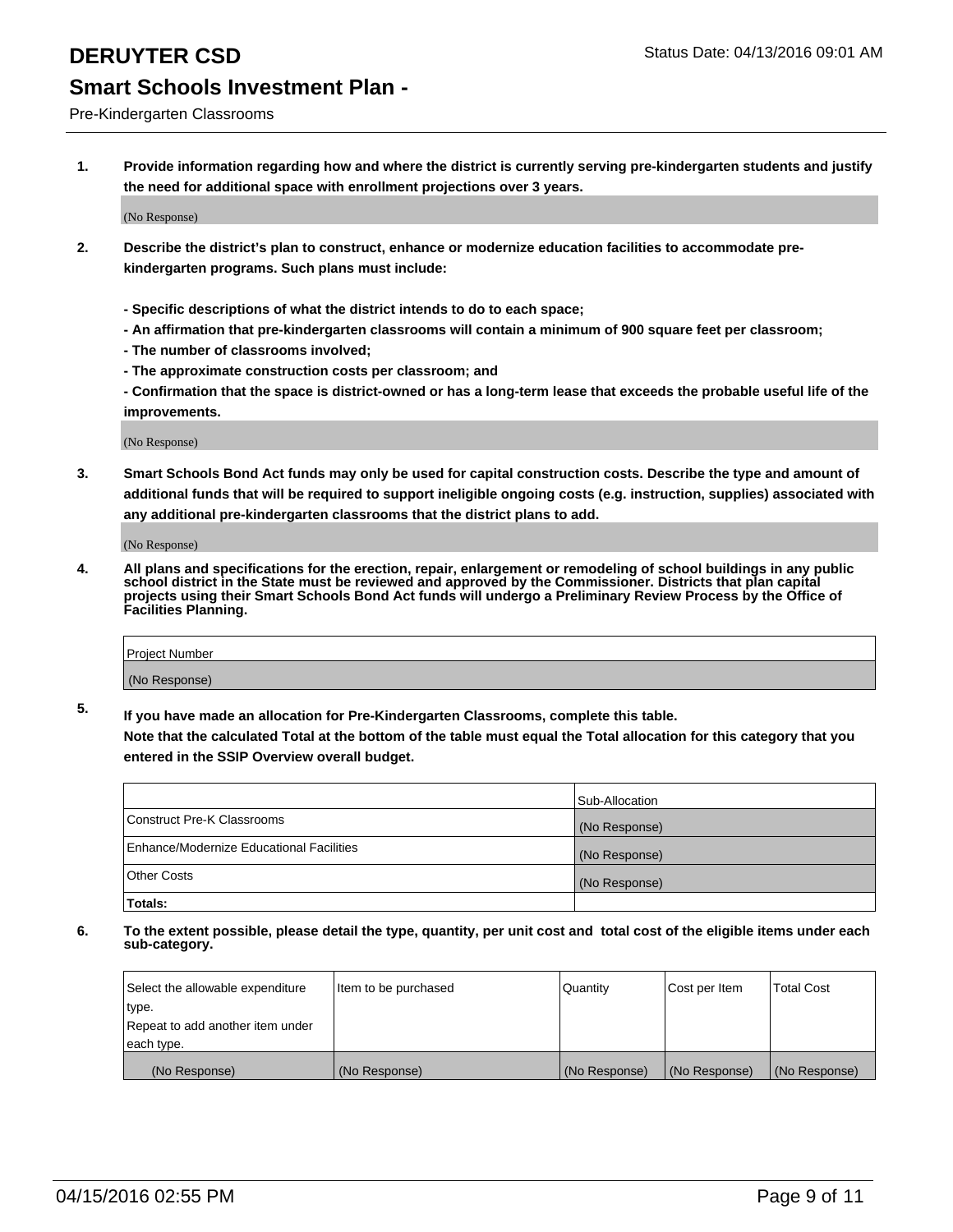Replace Transportable Classrooms

**1. Describe the district's plan to construct, enhance or modernize education facilities to provide high-quality instructional space by replacing transportable classrooms.**

(No Response)

**2. All plans and specifications for the erection, repair, enlargement or remodeling of school buildings in any public school district in the State must be reviewed and approved by the Commissioner. Districts that plan capital projects using their Smart Schools Bond Act funds will undergo a Preliminary Review Process by the Office of Facilities Planning.**

| Project Number |  |
|----------------|--|
| (No Response)  |  |

**3. For large projects that seek to blend Smart Schools Bond Act dollars with other funds, please note that Smart Schools Bond Act funds can be allocated on a pro rata basis depending on the number of new classrooms built that directly replace transportable classroom units.**

**If a district seeks to blend Smart Schools Bond Act dollars with other funds describe below what other funds are being used and what portion of the money will be Smart Schools Bond Act funds.**

(No Response)

**4. If you have made an allocation for Replace Transportable Classrooms, complete this table. Note that the calculated Total at the bottom of the table must equal the Total allocation for this category that you entered in the SSIP Overview overall budget.**

|                                                | Sub-Allocation |
|------------------------------------------------|----------------|
| Construct New Instructional Space              | (No Response)  |
| Enhance/Modernize Existing Instructional Space | (No Response)  |
| <b>Other Costs</b>                             | (No Response)  |
| Totals:                                        |                |

| Select the allowable expenditure | Item to be purchased | <b>Quantity</b> | Cost per Item | <b>Total Cost</b> |
|----------------------------------|----------------------|-----------------|---------------|-------------------|
| type.                            |                      |                 |               |                   |
| Repeat to add another item under |                      |                 |               |                   |
| each type.                       |                      |                 |               |                   |
| (No Response)                    | (No Response)        | (No Response)   | (No Response) | (No Response)     |